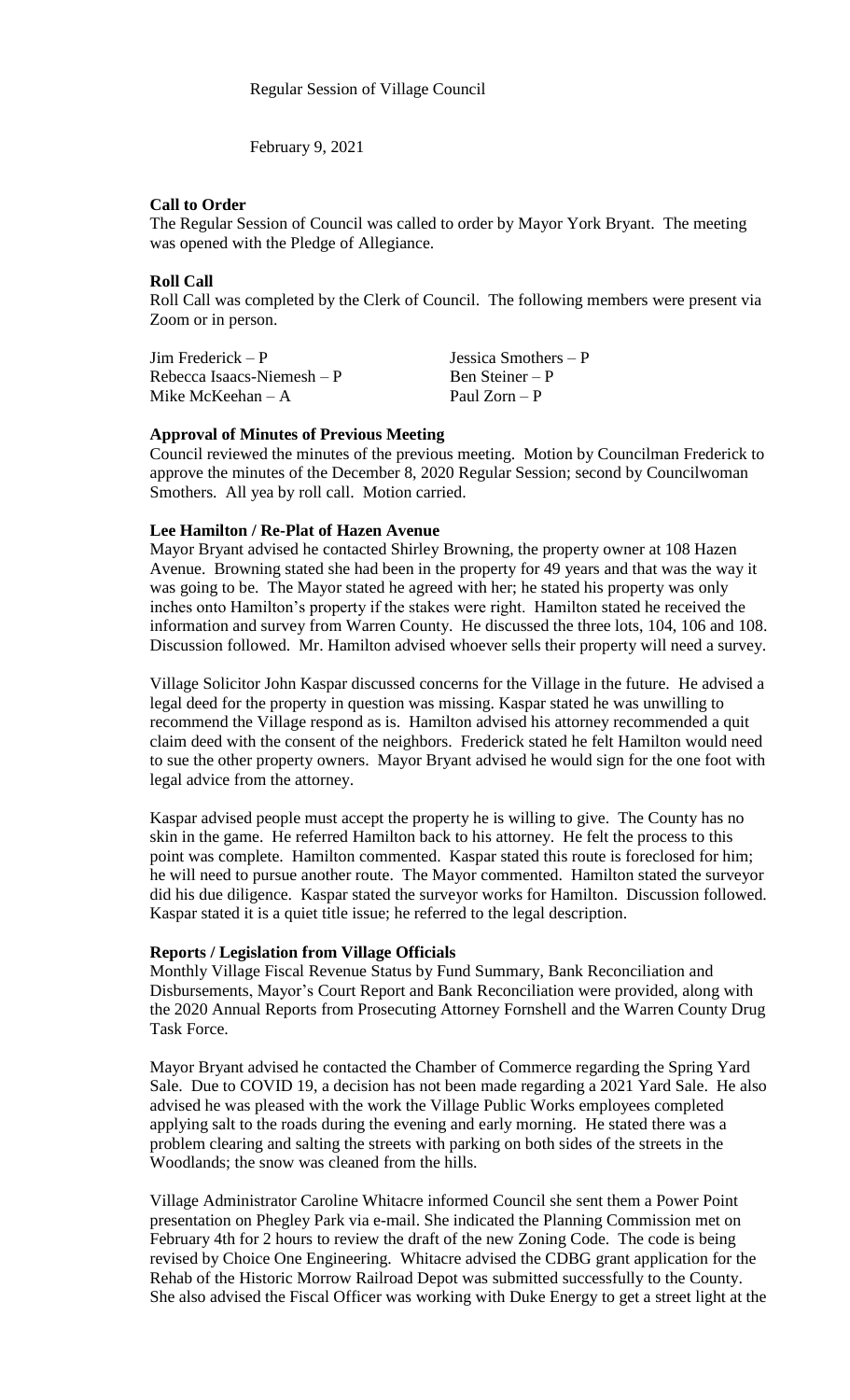February 9, 2021

corner of Front Street and Morrow Blackhawk. She advised that a resident of the Woodlands asked for a light there.

Whitacre advised a new Mexican restaurant was going in place of Sugar Run Grill, purchased by the owner of El Piquante, and will be opening soon.

Frederick advised Choice One Engineering's updated zoning code will be reviewed at the March 11<sup>th</sup> Planning Commission Meeting.

Councilman Zorn recommended everyone try the Fresh Market Restaurant. He commented on the ODNR website. Zorn discussed a broken utility pole on Welch Road being held up by tree branches. Mayor Bryant advised Duke Energy was out several months earlier to address the pole. The Administrator questioned if it was at the top of the hill. Zorn described the location; Whitacre advised Duke Energy would be contacted.

Isaacs-Niemesh inquired regarding the progress on the truck parking at the Plaza. The Administrator advised it was being incorporated into the new Zoning Code; she wished to make a modification in the codes. Frederick stated he brought up the situation and the variances at the recent Planning Commission meeting; he stated it needed more teeth and gave an example. Frederick stated they should be loading and unloading in back of the building only. The Administrator commented. Isaacs-Niemesh asked about the current policy. The Administrator advised the Village currently responds to complaints. Discussion followed.

Kaspar read the pending Resolution for the purchase of salt through Warren County.

Motion by Frederick to suspend the rules and waive three readings of Resolution #2-21; second by Isaacs-Niemesh. All yea by roll call. Motion by Isaacs-Niemesh to adopt Resolution #2-21 authorizing the Mayor or the Administrator to enter into contract for 2021-2022 to purchase salt from Warren County; second by Zorn. All yea by roll call.

Kaspar advised three prior readings of the proposed Resolution for the pending zoning change for Todd's Fork Adventures were completed.

Motion by Councilman Steiner to adopt Resolution #3-21, approving the Zoning change for Todd's Fork Adventures, the 44 acre property parcel to the rear of Hopkins Street from R1 to B3; second by Frederick. All yea by roll call.

Motion by Frederick to support the Warren County Drug Task Force with a donation of \$1500; second by Zorn. All yea by roll call.

Mayor Bryant advised he wants to clean the town on May 1st. He wishes to start with five streets first. He stated there are a few houses that have outside walls missing as long as two years ago. Frederick asked if the Village could condemn them. Discussion followed. The Mayor commented; the ticket will be the warning.

#### **Public Forum**

Carmack asked the status of the Depot. Whitacre advised a grant is pending. The Mayor stated he wanted to move City Hall there. Discussion followed. The Administrator advised the investors are still interested in moving forward. Frederick stated a craft brewing company would allow them to get a liquor license.

Andrea Joffey asked if the roads in the Woodlands have been accepted. She stated per Mary Allen, Phase I was accepted at a recent virtual Board Meeting in the Woodlands. Mayor Bryant stated Shawn Campbell of Jones Warner Consultants allowed them to put the second coat of blacktop down. Mrs. Joffey stated parking on both sides is a concern; the plan is to connect the two sides of the Woodlands. She also stated Phase I was excused from paying